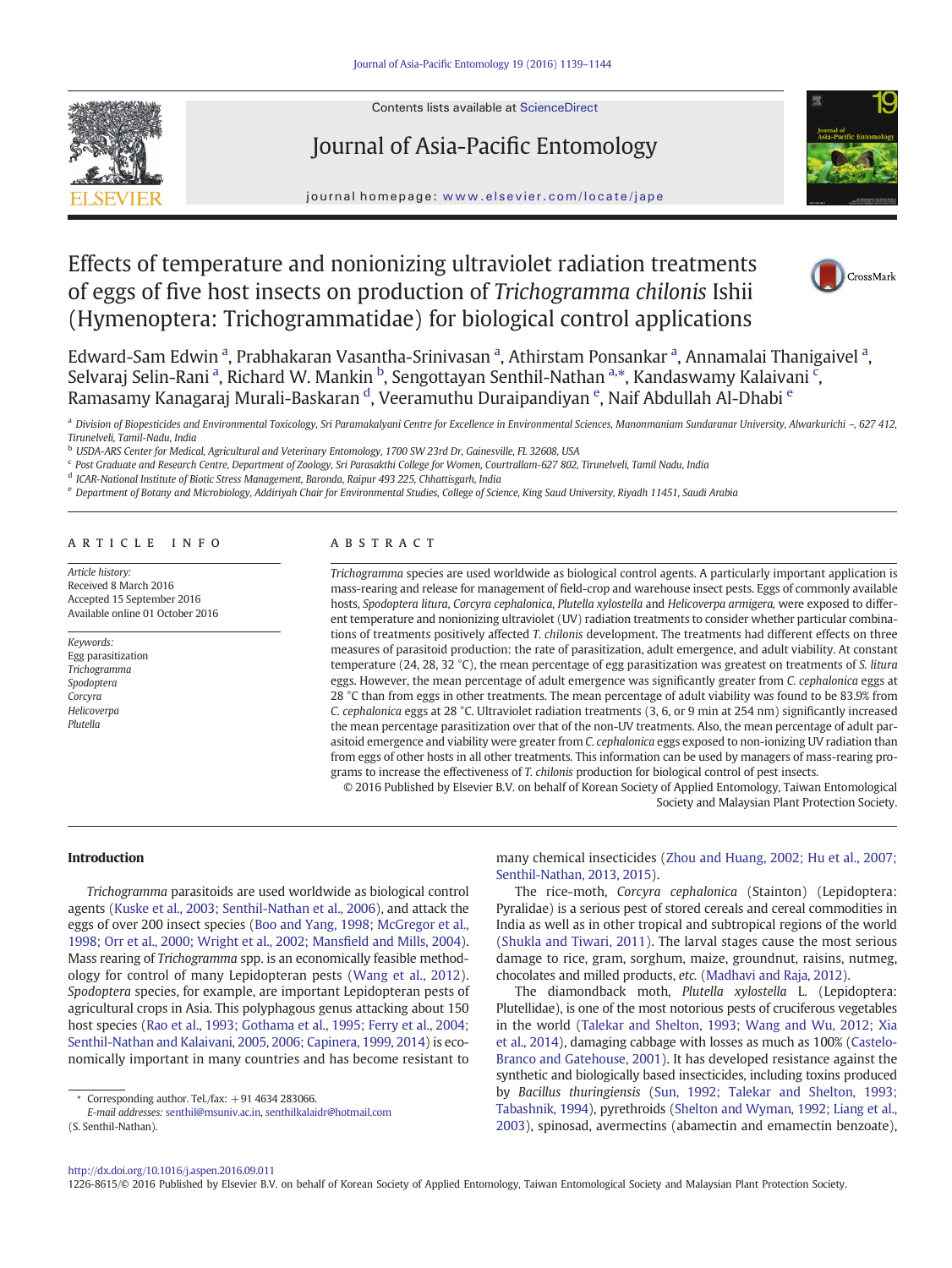<span id="page-1-0"></span>indoxacarb and chlorantraniliprole [\(Sayyed and Wright, 2006; Pu et al.,](#page-5-0) [2010; Wang and Wu, 2012; Xia et al., 2014\)](#page-5-0).

American bollworm, Helicoverpa armigera (Hübner) (Lepidoptera: Noctuidae), is a polyphagous and serious pest damaging over 181 species of host plants belonging to 45 families ([Zalucki et al., 1986;](#page-5-0) [Srivastava et al., 2005; Ahmad et al., 2013\)](#page-5-0). It feeds primarily on nitrogen-rich pods, leaves, buds and flowers, causing losses up to 70– 80% [\(Prakash et al., 2007; Ahmad et al., 2013\)](#page-5-0).

Trichogramma species parasitize eggs of Lepidoptera by laying one or more eggs inside the eggs of the host insects. This study considers potential improvements in the suitability of host eggs for mass-rearing of T. chilonis obtainable through pre-exposure of eggs to temperature [\(Gandhi et al., 2005; Perveen et al., 2012\)](#page-5-0) and radiation ([Tuncbilek](#page-5-0) [et al., 2012\)](#page-5-0) treatments found previously to improve parasitoid production. Suitability for mass-rearing (production performance) was assessed by comparisons of percentage parasitization, adult emergence, and adult viability among treatments.

## Materials and methods

### Trichogramma chilonis colony

The T. chilonis used for parasitization studies were obtained from Project Directorate of Biological Control, Bangalore, and Karnataka, India. The colony was maintained in the biopesticide and environmental toxicology laboratory (BETL), MS University, Alwarkurichi, Tamil Nadu, India without exposure to any insecticides or treatment since 2007. The colony was reared on eggs of C. cephalonica, a colony of which was maintained also at BETL. The C. cephalonica eggs were sterilized under an UV lamp for 0.5 h and attached to paper cards coated with locally obtained 10% Acacia arabica (Lam.) Willd gum. Egg cards were placed in containers (30  $\times$  10 cm diam.) and maintained at 27  $\pm$  1 °C, 70–80% RH, and L 16:8 D photoperiod. Male and female adult parasitoids emerged within the bags mated within the first 24 h after emergence began. The adults were fed with 10% honey-water solution.

# S. litura colony

A colony of S. litura was maintained under the procedure developed by [Senthil-Nathan et al. \(2005\).](#page-5-0) S. litura larvae were reared in the laboratory on castor leaves. The castor plants were harvested 1.5–2 months after planting. To obtain sufficient specimens, we used mature leaves  $(75-125 \text{ cm}^2)$  that were removed from the upper third of the plants. Pre-pupae were separated and provided with vermiculture clay as pupation sites. Emerging adult moths were transferred to cages and fed on a 10% sucrose solution. Moths were transferred at a ratio of 1 male: 2 females to oviposition cages containing castor leaves and covered with sterilized muslin cloth for egg laying. The muslin cloths containing eggs were removed daily and eggs present were surface sterilized (to prevent entry of pathogen) in situ by dipping in 10% formaldehyde solution for about 2–5 min, then washing with distilled water for 2 min. The muslin cloths containing eggs were collected and stuck to white hard card with glue. These white cards containing eggs were used for further experiments.

#### C. cephalonica colony

Eggs were obtained from naturally infested grain stored in a local storage warehouse in Ambasamudram and were maintained at 28  $\pm$ 2 °C, 65% RH, with a 14:10 light: dark cycle in plastic troughs  $(30 \times 10$  cm diam.) on soft white wheat, Triticum aestivum L., bought from a local market ([Senthil-Nathan et al., 2006](#page-5-0)). To obtain eggs for developmental experiments, adults were transferred into plastic jars and fed with 10% sucrose solution and libitum. After three days, eggs deposited in the jars were brushed out and collected. The collected eggs were attached to cards with glue.

# P. xylostella colony

P. xylostella pupae were obtained from National Bureau of Agricultural Insects Resources (ICAR) Bangalore and reared in the laboratory at 24  $\pm$  2 °C and 60  $\pm$  2% relative humidity. Emerged moths were fed on 10% honey solution in culture cages ( $50 \times 30$  cm diam.). Moths were reared in cages each containing a piece of seal film as a substrate for eggs. The eggs deposited on the film were brushed on to cards and used for parasitization.

#### H. armigera colony

The H. armigera adults used for the experiment were taken from a colony maintained at BETL under 26 °C and 60–70% humidity. The oviposition cage for H. armigera was of cylindrical frame (30  $\times$  10 cm diam.) with a cylindrical type plastic mesh positioned 5 cm above the base of the frame for support. A white cotton cloth was wrapped on the frame. Pupae were kept in Petri dishes by wrapping them in a muslin cloth, and were maintained under laboratory conditions of 26 °C and 60–70% humidity. A 10% honey-water solution was provided to feed emerging adults. The eggs laid on the cloth were collected and later sterilized using 0.05% sodium hypochlorite followed by two water rinses. Eggs were then fixed on cards for parasitization.

Egg treatments with constant temperatures and non-ionizing (UV) radiation

Development of T. chilonis in different host eggs was monitored at constant temperatures (24, 28 and 32 °C  $\pm$  1 °C) at 16:8 light: dark period in a growth chamber. Fresh eggs of C. cephalonica, S. litura, P. xylostella and H. armigera were obtained from culture stock. A total of 100 eggs were stuck to white hard card (1.5  $\times$  3 cm) with glue and placed in transparent glass jars (10  $\times$  3 cm diam.) for 24 h. Each jar contained 20 mated one-day-old female parasitoids. This experiment was replicated 5 times.

For UV radiation tests, host eggs were collected onto cards and exposed to UV-rays of 254 nm wavelength at 3, 6 and 9 min durations. An UV lamp (Mineralight Lamp, shortwave UV, 254 nm 215–250 V, 56–60 Hz, 0.12 A) was used. For irradiation, the eggs were kept in a  $10 \times 3$  cm box placed on the surface 5 cm away from the lamp. The UV treated eggs then were subjected to parasitization by T. chilonis.

## Measures of T. chilonis production performance

The parasitization rate of T. chilonis was measured using treated and freshly laid (untreated control) host eggs. Approximately 80–100 host eggs were used in each experiment. The eggs glued to a card were introduced into a glass vial (10  $\times$  3 cm), where the male and female adult parasitoids were allowed to mate earlier. The adults were fed with 5% honey solution and were allowed to parasitize the eggs. After four days, the egg cards were taken out and parasitized eggs, which turn black, were counted under a microscope. The per cent parasitization was calculated based on the observation on number of black eggs to the total number of eggs on 7th day after exposure.

The percentages of adults emerged were calculated according to Eq.  $(1)$ :

Percentage of emergence 
$$
= \frac{\text{Number of } T \text{.chiionis emerged}}{\text{Number of parasitized eggs}} \times 100
$$
 (1)

The percentage of viability of emerged adults was observed in two different experiments. The adults emerged from different temperatures were maintained at same temperature and the viability of adults was noted. The adults emerged from different durations of nonionizing UV treated eggs were observed for viability in laboratory conditions. The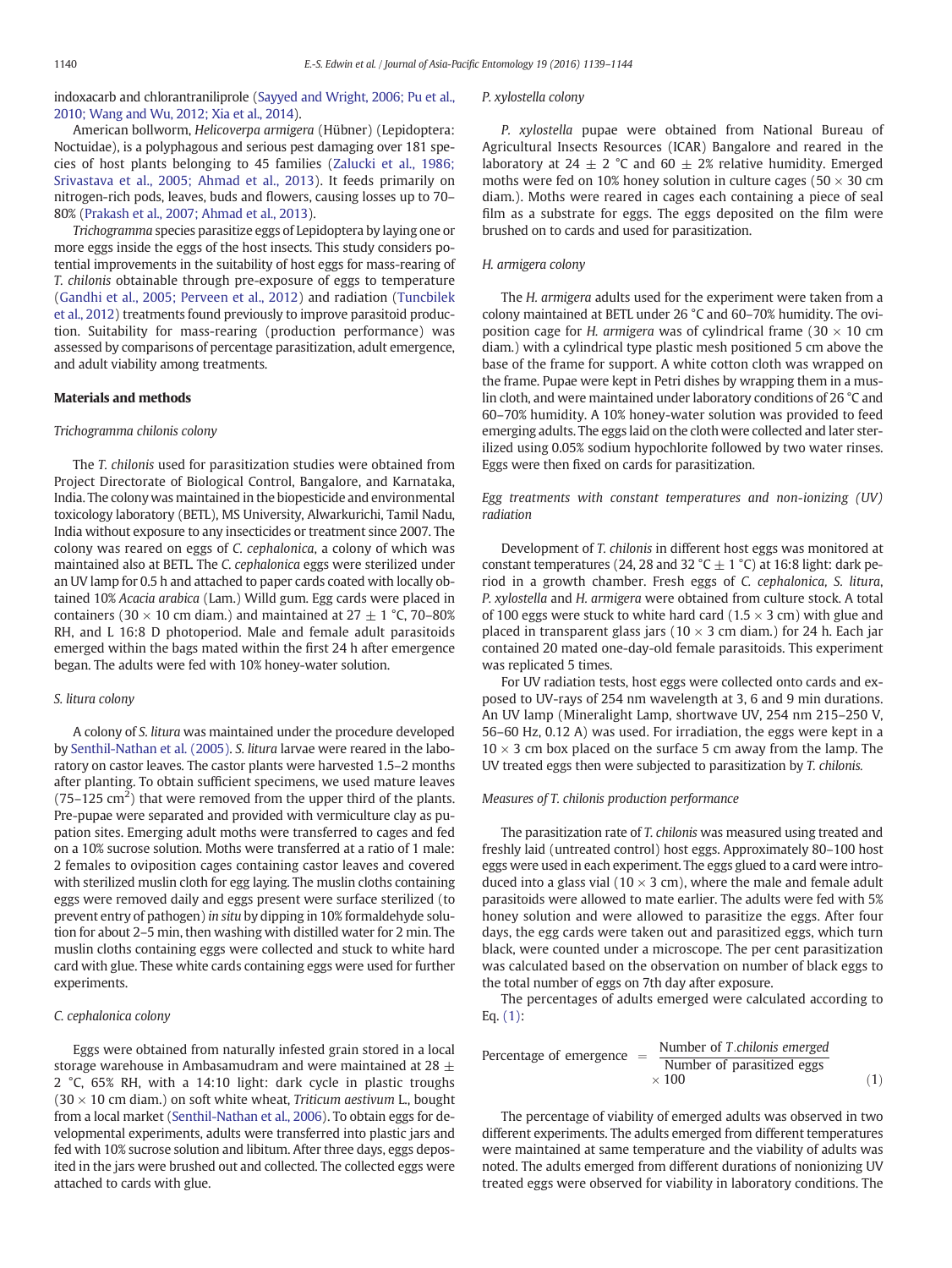adults were fed with 5% honey-water solution. The percentage of adult viability was calculated similarly as in Eq. [\(1\).](#page-1-0)

# Statistical analysis

The data obtained from measurements of egg parasitization, adult emergence, and adult viability were subjected to analysis of variance (ANOVA of arcsine, logarithmic and square root transformed percentages) [\(SAS Institute, 2001](#page-5-0)) and data were expressed as a mean of five replicates. Significant differences among treatment groups were analysed by Tukey's multiple range test (significance at  $P < 0.05$ ) using the Minitab®17 programme.

# Results

### Effects of constant temperatures on T. chilonis production measures

The production of T. chilonis on host eggs at different temperatures is shown in Table 1. At 24 °C and 32 °C, a significantly greater mean parasitism rate was observed on S. litura eggs compared to means in all other hosts. The mean percentage parasitization was significantly greater on S. litura eggs than on P. xylostella and C. cephalonica at 28 °C. The mean percentage of adult emergence was significantly greater from C. cephalonica eggs than from P. xylostella and S. litura eggs at 24 and 28 °C and was significantly greater than from all other host eggs at 32 °C. The mean percentage viability was significantly greater from C. cephalonica eggs than from all other host eggs at all three tested temperatures. The highest values of the three T. chilonis production measures in the temperature treatments occurred for all hosts eggs at 28 °C.

#### Effects of non-ionizing (UV) radiation on T. chilonis production measures

The duration of non-ionizing UV radiation significantly affected T. chilonis production measures (Table 2). The mean parasitization rate increased with increasing exposure duration in all host eggs, and was significantly greater in S. litura host eggs than in all other hosts at 3 and 6 min durations. There were no significant differences among mean parasitization rates of different host eggs in the 9-min-exposure treatment. The mean percentage of adult emergence of T. chilonis was greater from C. cephalonica eggs than from S. litura eggs at all tested exposure durations. The mean percentage viability was greater from C. cephalonica eggs than from eggs of all other hosts at all tested exposure durations.

#### Table 1

Measurements of parasitoid production from eggs of different hosts in temperature treatments. Percentages are based on mean  $(\pm$  SEM) number of eggs parasitized, adults emerged from host egg samples, and viability of adult T. chilonis per 100-egg sample (Eq. [\(1\)](#page-1-0)). Temperature treatment means followed by the same letters are not significantly different according to a Tukey's test ( $P < 0.05$ ).

| Temperature/species | % Parasitization              | % Emergence                   | % Viability                |
|---------------------|-------------------------------|-------------------------------|----------------------------|
|                     | $Mean + SE$                   | $Mean + SE$                   | $Mean + SE$                |
| $T = 24 °C$         | $F_{3,16} = 6.31$             | $F_{3,16} = 4.23$             | $F_{3,16} = 9.77$          |
| C. cephalonica      | $60.4 + 6.62^b$               | $80.3 + 8.56^{\circ}$         | $81.02 + 4.02^a$           |
| H. armigera         | $62.7 + 3.65^{\rm b}$         | 73.7 $\pm$ 8.30 <sup>ab</sup> | $52.90 + 2.46^b$           |
| P. xylostella       | $61.9 + 4.72^b$               | $65.0 + 9.96^{\rm b}$         | $43.30 + 3.1^{\circ}$      |
| S. litura           | $74.0 + 6.63$ <sup>a</sup>    | $64.0 + 6.33^{\rm b}$         | $31.6 + 4.92^d$            |
| $T = 28 °C$         | $F_{3,16} = 6.52$             | $F_{3,16} = 5.42$             | $F_{3,16} = 8.88$          |
| C. cephalonica      | $63.70 + 7.45^{\rm b}$        | $85.7 + 7.20a$                | $83.9 + 12.16^a$           |
| H. armigera         | $68.54 + 11.84^{ab}$          | $80.7 + 2.31^{ab}$            | $65.7 + 7.54^b$            |
| P. xylostella       | 67.50 $\pm$ 4.82 <sup>b</sup> | $77.8 + 2.59^b$               | $58.2 + 10.81^b$           |
| S. litura           | $84.26 + 9.26^{\circ}$        | $74.1 + 3.11^b$               | $53.8 + 8.67^b$            |
| $T = 32 °C$         | $F_{3,16} = 1.60$             | $F_{3,16} = 4.60$             | $F_{3,16} = 9.71$          |
| C. cephalonica      | $53.2 + 7.46^b$               | $60.8 + 3.03a$                | $65.1 + 6.24$ <sup>a</sup> |
| H. armigera         | 56.2 $\pm 7.29^{\rm b}$       | $55.1 + 6.28^{\rm b}$         | $45.2 + 9.94^{\rm b}$      |
| P. xylostella       | 54.2 $\pm 7.16^{\rm b}$       | $52.3 + 4.31^b$               | $36.5 + 8.90^{\rm b}$      |
| S. litura           | $62.8 + 8.56^{\circ}$         | $50.7 + 4.31^b$               | $32.7 + 9.25^{\rm b}$      |

#### Table 2

| Radiation/species | % Parasitization           | % Emergence             | % Viability                  |
|-------------------|----------------------------|-------------------------|------------------------------|
|                   | $Mean + SE$                | $Mean + SE$             | $Mean + SE$                  |
| 3 min             | $F_{3,16} = 4.91$          | $F_{3,16} = 7.85$       | $F_{3,16} = 12.3$            |
| C. cephalonica    | $63.00 + 5.18^b$           | $85.2 + 7.95^{\circ}$   | $82.7 + 6.58^{\circ}$        |
| H. armigera       | $66.98 + 7.93^{\rm b}$     | $68.8 + 8.09^{\rm b}$   | $55.2 + 2.56^b$              |
| P. xylostella     | $64.50 + 5.82^b$           | $65.0 + 7.62^b$         | $39.7 + 3.34^c$              |
| S. litura         | $74.0 + 6.63$ <sup>a</sup> | 64.4 $\pm 7.70^{\rm b}$ | $34.0 + 2.78^c$              |
| 6 min             | $F_{3,16} = 4.15$          | $F_{3,16} = 7.88$       | $F_{3,16} = 15.6$            |
| C. cephalonica    | $76.00 + 7.20^b$           | $91.8 + 5.26^a$         | $90.6 + 4.27$ <sup>a</sup>   |
| H. armigera       | $73.84 + 9.53^{\rm b}$     | $83.4 + 7.40^{ab}$      | $58.0 + 1.17^b$              |
| P. xylostella     | $74.40 + 7.66^b$           | $74.6 + 5.54^b$         | $45.0 + 3.89$ <sup>c</sup>   |
| S. litura         | $91.90 + 2.58^{\text{a}}$  | $72.4 \pm 4.80^b$       | $35.4 + 3.64^d$              |
| 9 min             | $F_{3,16} = 2.73$          | $F_{3,16} = 3.98$       | $F_{3,16} = 20.03$           |
| C. cephalonica    | $84.1 + 6.68^{\circ}$      | $94.92 + 4.37a$         | $91.5 + 5.55^{\circ}$        |
| H. armigera       | $91.9 + 5.62^{\text{a}}$   | $91.92 + 5.02^a$        | $62.4 + 8.36^b$              |
| P. xylostella     | $89.0 + 5.76$ <sup>a</sup> | $89.25 + 5.18^a$        | 54.8 $\pm$ 9.12 <sup>c</sup> |
| S. litura         | $94.4 + 3.84$ <sup>a</sup> | $84.50 + 6.06^{\rm b}$  | $46.4 + 3.66^d$              |

Comparisons of effects of temperature (28 °C) and non-ionizing UV radiation (9-min) treatments on T. chilonis production measures

The temperature and non-ionizing UV radiation treatments above that resulted in the highest values of T. chilonis production measures, 28 °C and 9-min-duration of exposure, respectively, are compared statistically in Figs. 1-3. The mean rates of parasitization were significantly greater on C. cephalonica, H. armigera and P. xylostella eggs in the 9-min UV radiation than in the 28 °C treatment but were not significantly different on S. litura eggs. The highest mean emergence rate was observed from C. cephalonica followed by S. litura eggs in the UV exposure treatment but none of the comparisons were significantly different between the two treatments ([Fig. 2\)](#page-3-0). The mean percentage viability from C. cephalonica eggs in the 9-min UV radiation treatment was significantly greater than the means from eggs of all other hosts at 28 °C.

Comparing all the data, C. cephalonica eggs provided greater levels of emergence and viability although the percentage of parasitization was greater on S. litura eggs. The parasitization effects of different host eggs in temperature and UV treatment was presented in [Fig. 4](#page-4-0).

Trichogrammatid parasitoids are common natural enemies used in the world against eggs of many lepidopterous pests [\(Wajnberg et al.,](#page-5-0) [2003, Tezze and Botto, 2004](#page-5-0)). Prior studies ([Singh et al., 1994,](#page-5-0)

# Discussion



Fig. 1. Comparison of effects of 28 °C temperature and 9-min. UV treatments on parasitization. Means ( $\pm$  (SE) standard error) followed by the same letters above bars indicate no significant difference between means in each host egg treatment in a Tukey's test ( $P < 0.05$ ).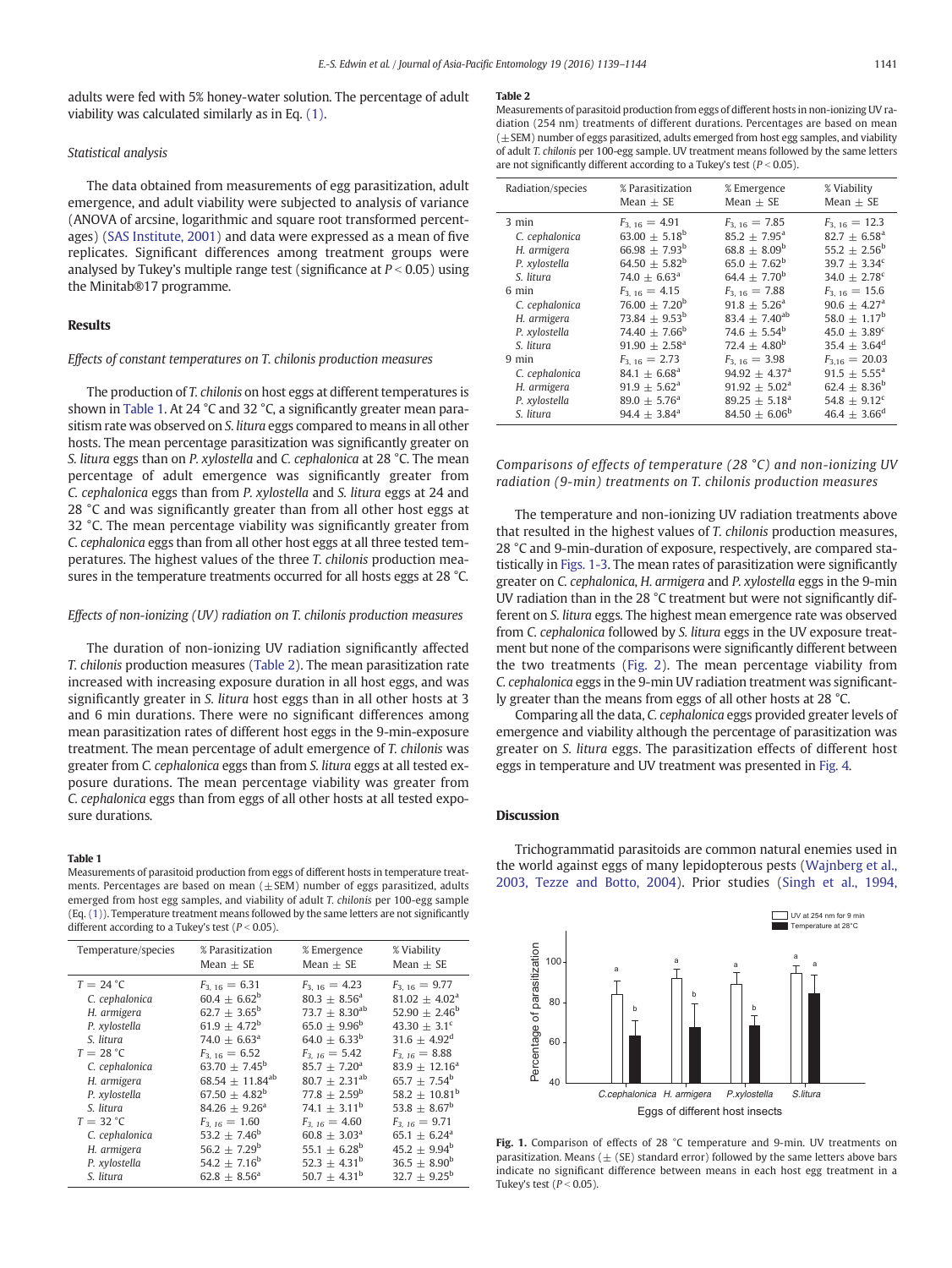<span id="page-3-0"></span>

Fig. 2. Comparison of effects of 28 °C temperature and 9-min. UV treatments on adult emergence. Means ( $\pm$  (SE) standard error) followed by the same letters above bars indicate no significant difference in a Tukey's test ( $P < 0.05$ ).

[Vasquez et al., 1997\)](#page-5-0) on the production and use of the egg parasitoid Trichogramma revealed their importance in biological control programs [\(Smith, 1996; Jeong et al., 2010; Karimi et al., 2012\)](#page-5-0). Our study provides improved understanding about favorable conditions for mass-rearing of T. chilonis.

There were significant differences in mean percentage parasitization, emergence and viability at 24 °C, 28 °C and 32 °C. Results similar to ours were reported by [Perveen et al. \(2012\)](#page-5-0) found 28 °C was the most favorable temperature for parasitization and adult emergence of T. chilonis from S. cerealella when compared to 24 and 32 °C. The parasitization rate was minimal at 32 °C and there was no significant difference in mean parasitization rates on C. cephalonica, H. armigera and P. xylostella. In contrast, [Bueno et al. \(2012\)](#page-4-0) found T. pretiosum had the ability to parasitize the eggs of Pseudoplusia includens and Anticarsia gemmatalis even at extreme temperatures of 18 and 32 °C.

### Effect of temperature on emergence

The emergence rate of T. chilonis has been reported to vary with the size of the egg, number of parasitoids that developed per egg, development period in host eggs, and temperature [\(Doyon and Boivin, 2005;](#page-4-0) [Pratissoli et al., 2005](#page-4-0)). The greatest percentage of emergence was observed in C. cephalonica eggs at 28 °C followed by P. xylostella, H. armigera and S. litura. There was a significant difference in emergence of adults from the eggs of C. cephalonica and P. xylostella treated at 28 °C. At 24 °C, greater emergence rates (85.2%) were observed in C. cephalonica while a lower emergence rate was observed in S. litura (3.4%). At 32 °C, the maximum percentage emergence was observed



Fig. 3. Comparison of effects of 28 °C temperature and 9-min. UV treatments on adult viability. Means ( $\pm$  (SE) standard error) above bars indicate no significant difference in a Tukey's test ( $P < 0.05$ ).

in C. cephalonica eggs follows by the P. xylostella and H. armigera and minimal emergence resulted in S. litura eggs treated with 32 °C. This decrease in the emergence rate possibly was due to high temperature, infertile eggs of host insects, and not being able to overcome the host embryo as it developed.

# Viability rate on temperature

The success of biological control practices using parasitoids is determined mainly by their longevity and reproductive success ([Strand,](#page-5-0) [1986; Zaviezo and Mills, 2001; Meyhöfer and Klug, 2002; Begum et al.,](#page-5-0) [2006; Díaz et al., 2012\)](#page-5-0). Adult longevity of parasitoid was decreased from the temperature 20–30 °C ([Park et al., 2000; Shirazi, 2006\)](#page-5-0). The viability rate of T. chilonis was greater in C. cephalonica eggs when compared to eggs of other hosts tested at all temperatures. Miura and Kobayashi (1995) reported the longevity rate of T. chilonis adults emerging from H. armigera eggs was reduced as the temperature increased from 24 to 32 °C. Our results on longevity of H. armigera are in correlation with his findings. [Bueno et al. \(2012\)](#page-4-0) found the longevity was reduced in T. pretiosum at higher temperature in Pseudoplusia includens and Anticarsia gemmatalis eggs. The viability rate was higher (85.6% at 28 °C) in C. cephalonica eggs compared to a lower rate (5.2% at 28 °C) in S. litura eggs. These data indicate significant difference in the viability rate among different host eggs. The viability rate was decreased due to low nutrient quantity in parasitized eggs, more number of adults emerged from a single egg and adult cannot survive at high temperature. Large eggs potentially offer more food and nutrients to support progeny development for longer viability ([Brotodjojo and Walter,](#page-4-0) [2006\)](#page-4-0). Less preference by T. chilonis on high temperature treated host eggs might be due to the desiccation of eggs to loose moisture and nutrient contents coupled with misshaping of eggs through compression dorso-ventrally or laterally, besides making the eggs less suitable for oviposition and further development of parasitoids.

Non-ionizing radiation improved the rate of parasitization, emergence and viability. [Tuncbilek et al. \(2012\)](#page-5-0) studied the effect of ionizing (gamma) and non-ionizing (UV) radiation on the development of T. euproctidis in Ephestia kuehniella eggs and found that an increase in exposure time to UV rays caused a gradual decrease in the percentage of hatching eggs. The UV radiation damaged the eggs by preventing further development and it made the T. chilonis parasitization more successful.

# Non-ionizing radiation on parasitization

The mean percentage parasitization was greater in C. cephalonica eggs in treatments with non-ionizing radiation. This was due to smaller size of the eggs and thin outer layer. The UV rays used had damaged the host embryo. The damaged embryo could not develop into next stage. At the same time, damaged embryo had helped the T. chilonis for successful parasitization. Embryo damage level was previously studied in H. armigera eggs by T. australicum [\(Jarjees and Merritt, 2003](#page-5-0)).

# Emergence and viability on UV radiation

The emergence rate was greater in C. cephalonica eggs treated with UV radiation possibly due to the small size of the eggs. When the host eggs size was larger, more than one adult may develop within the host egg. This would affect the immunity as the nutrient content is low. So, if two or more adult parasitoids emerged from single host egg, they may not be viable for longer time periods.

In comparisons of eggs treated with different temperatures and UV radiation, the non-ionizing radiation showed higher mean rates of parasitization, emergence and viability. Twenty eight degrees was the optimum temperature for T. chilonis that developed on the eggs of P. xylostella ([Miura and Kobayashi, 1993\)](#page-5-0), Sitotroga cerealella and Corcyra cephalonica [Perveen et al. \(2012\).](#page-5-0) Similarly, 28 °C was the optimum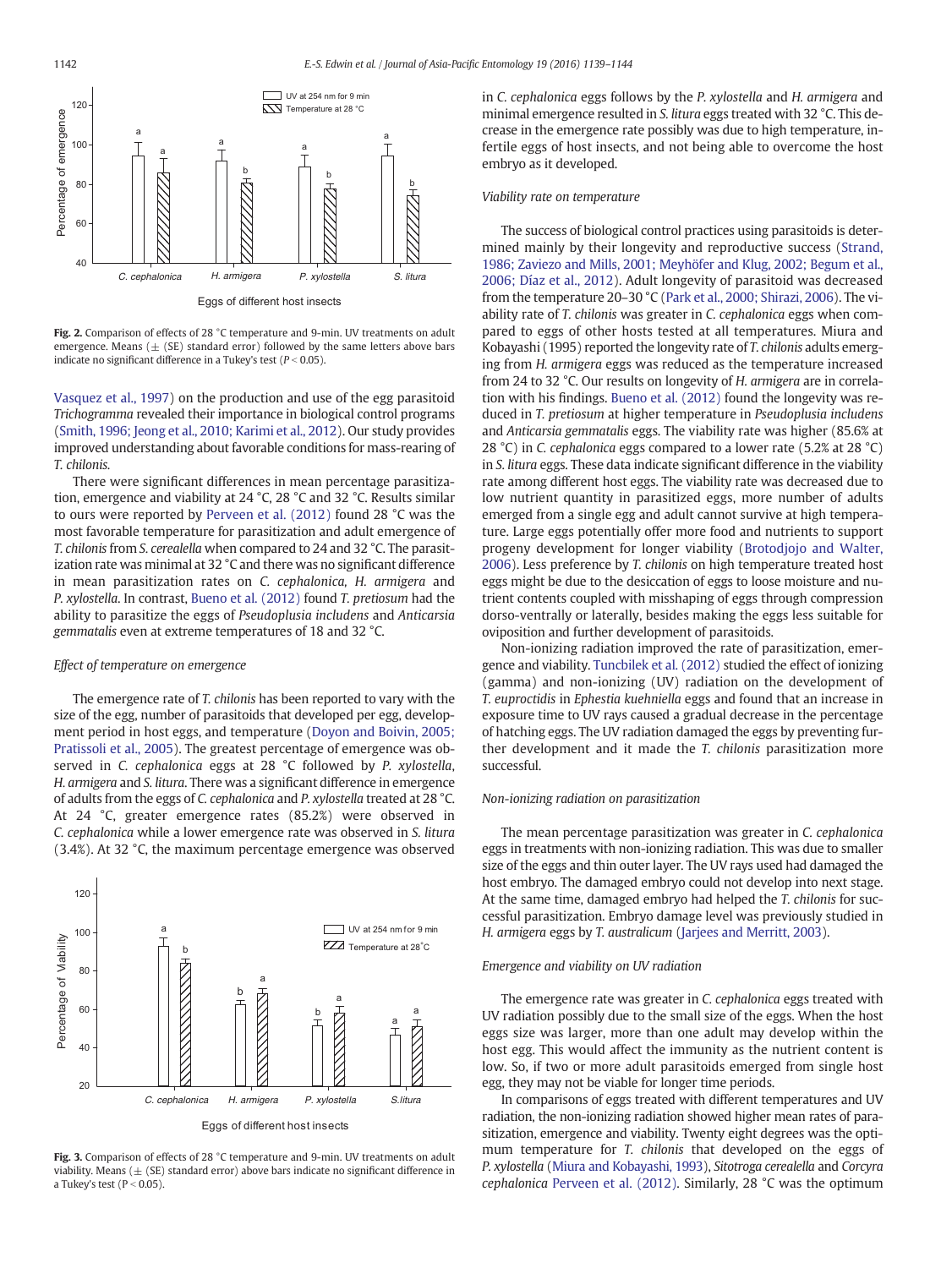<span id="page-4-0"></span>

Fig. 4. Microscopic observation of eggs (A) Control eggs of C. cephalonica (B) Parasitized eggs of C. cephalonica at the temperature of 28 °C (C) Parasitized eggs of C. cephalonica in UV treatment at 9 min exposure (D) Control eggs of S. litura (E) Parasitized eggs of S. litura at the temperature of 28 °C (F) Parasitized eggs of S. litura in UV treatment at 9 min exposure (G) Control eggs of P. xylostella (H) Parasitized eggs of P. xylostella at the temperature of 28 °C (I) Parasitized eggs of P. xylostella in UV treatment at 9 min exposure (I) Control eggs of H. armigera (K) Parasitized eggs of H. armigera at the temperature of 28 °C (L) Parasitized eggs of H. armigera in UV treatment at 9 min exposure.

temperature for T. chilonis development in S. litura and H. armigera eggs (Edwin and Senthil-Nathan, unpublished data).

Trichogramma species face challenges in parasitizing eggs in normal conditions due to natural resistance mechanisms evolved by the host. In this study the percentage of parasitization, emergence and viability was enhanced by inducing stress factors such as temperature and UV radiation to the eggs. These stress factors helps to increase in parasitization, emergence and viability rates in C. cephalonica eggs. These eggs can be used to successfully rear T. chilonis and for use as a biocontrol agent for lepidopteron pest.

From our findings, T. chilonis has an ability to parasitize many lepidopteran pests and control their populations in their earlier stage of development. The stress factor, temperature, clearly affects the activity and sustainability of egg parasitoid in different environmental conditions. The UV radiation also increased the parasitization rate. Although a higher rate of parasitization occurs with this method, it should not be used in an open environmental condition; however, it is highly recommended for most of the lepidopteran pest of grains at warehouse. Advantages of this method are, the radiation helps the parasitoid to parasitize eggs without any difficulty and if the eggs escape from the parasitoid, the radiation can damage the host eggs.

Further research work is necessary on vitality of T. chilonis in agriculture fields at different climatic conditions and various stress factors such as chemical pesticide and non-target insect damage, which impact the parasitoid in the environment, to enhance the pest management by biological methods.

#### Acknowledgement

This research was full financially supported by the King Saud University, through Vice Deanship of Research Chairs.

#### References

- Ahmad, S., Ansari, M.S., Moraiet, M.A., 2013. [Demographic changes in](http://refhub.elsevier.com/S1226-8615(16)30104-2/rf0010) Helicoverpa armigera [after exposure to neemazal \(1% EC azadirachtin\). Crop. Prot. 50, 30](http://refhub.elsevier.com/S1226-8615(16)30104-2/rf0010)–36.
- Begum, M., Gurr, G.M., Wratten, S.D., Hedberg, P.R., Nicol, H.I., 2006. [Using selective food](http://refhub.elsevier.com/S1226-8615(16)30104-2/rf0020) [plants to maximize biological control of vineyard pests. J. Apl. Ecol. 43, 547](http://refhub.elsevier.com/S1226-8615(16)30104-2/rf0020)–554.
- Boo, K.S., Yang, J.P., 1998. Olfactory response of [Trichogramma chilonis](http://refhub.elsevier.com/S1226-8615(16)30104-2/rf0025) to Capsicum annuum. J. Asia-Pacifi[c Entomol. 1 \(2\), 123](http://refhub.elsevier.com/S1226-8615(16)30104-2/rf0025)–129.
- Brotodjojo, R.R.R., Walter, G.H., 2006. [Oviposition and reproductive performance of a gen](http://refhub.elsevier.com/S1226-8615(16)30104-2/rf0030)eralist parasitoid (Trichogramma pretiosum[\) exposed to host species that differ in](http://refhub.elsevier.com/S1226-8615(16)30104-2/rf0030) [their physical characteristics. Biol. Control 39, 300](http://refhub.elsevier.com/S1226-8615(16)30104-2/rf0030)–312.
- Bueno, R.C.O.F., Parra, J.R.P., Bueno, A.F., 2012. [Trichogramma pretiosum](http://refhub.elsevier.com/S1226-8615(16)30104-2/rf0035) parasitism of Pseudoplusia includes and Anticarsia gemmatalis [eggs at different temperatures. Biol.](http://refhub.elsevier.com/S1226-8615(16)30104-2/rf0035) [Control 60, 154](http://refhub.elsevier.com/S1226-8615(16)30104-2/rf0035)–162.
- Capinera, J.L., 1999. Beet Armyworm, Spodoptera exigua [\(Hubner\) \(Insecta: Lepidoptera:](http://refhub.elsevier.com/S1226-8615(16)30104-2/rf0040) [Noctuidae\). University of Florida Cooperative Extension Service. Institute of Food](http://refhub.elsevier.com/S1226-8615(16)30104-2/rf0040) [and Agricultural Sciences, EDIS](http://refhub.elsevier.com/S1226-8615(16)30104-2/rf0040).
- Capinera, J.L., 2014. Fall Armyworm, Spodoptera frugiperda (J. Smith) (Insecta: Lepidoptera: Noctuidae). http://entnemdept.ufl[.edu/creatures/veg/leaf/beetarmyworm.html](http://entnemdept.ufl.edu/creatures/veg/leaf/beetarmyworm.html).
- Castelo-Branco, M., Gatehouse, A.G., 2001. [Survey of insecticide susceptibility in](http://refhub.elsevier.com/S1226-8615(16)30104-2/rf0050) Plutella xylostella [\(L\) \(Lep, Yponomeutidae\) in the Federal District. Brazil. Neotrop. Entomol.](http://refhub.elsevier.com/S1226-8615(16)30104-2/rf0050) [30, 327](http://refhub.elsevier.com/S1226-8615(16)30104-2/rf0050)–332.
- Díaz, M.F., Ramírez, A., Poveda, K., 2012. Effi[ciency of different egg parasitoids and in](http://refhub.elsevier.com/S1226-8615(16)30104-2/rf0060)creased fl[oral diversity for the biological control of noctuid pests. Biol. Control 60,](http://refhub.elsevier.com/S1226-8615(16)30104-2/rf0060) [182](http://refhub.elsevier.com/S1226-8615(16)30104-2/rf0060)–191.
- Doyon, J., Boivin, G., 2005. [The effect of development time on the](http://refhub.elsevier.com/S1226-8615(16)30104-2/rf0065) fitness of female [Trichogramma evanescens](http://refhub.elsevier.com/S1226-8615(16)30104-2/rf0065). J. Insect Sci. 54, 1–5.